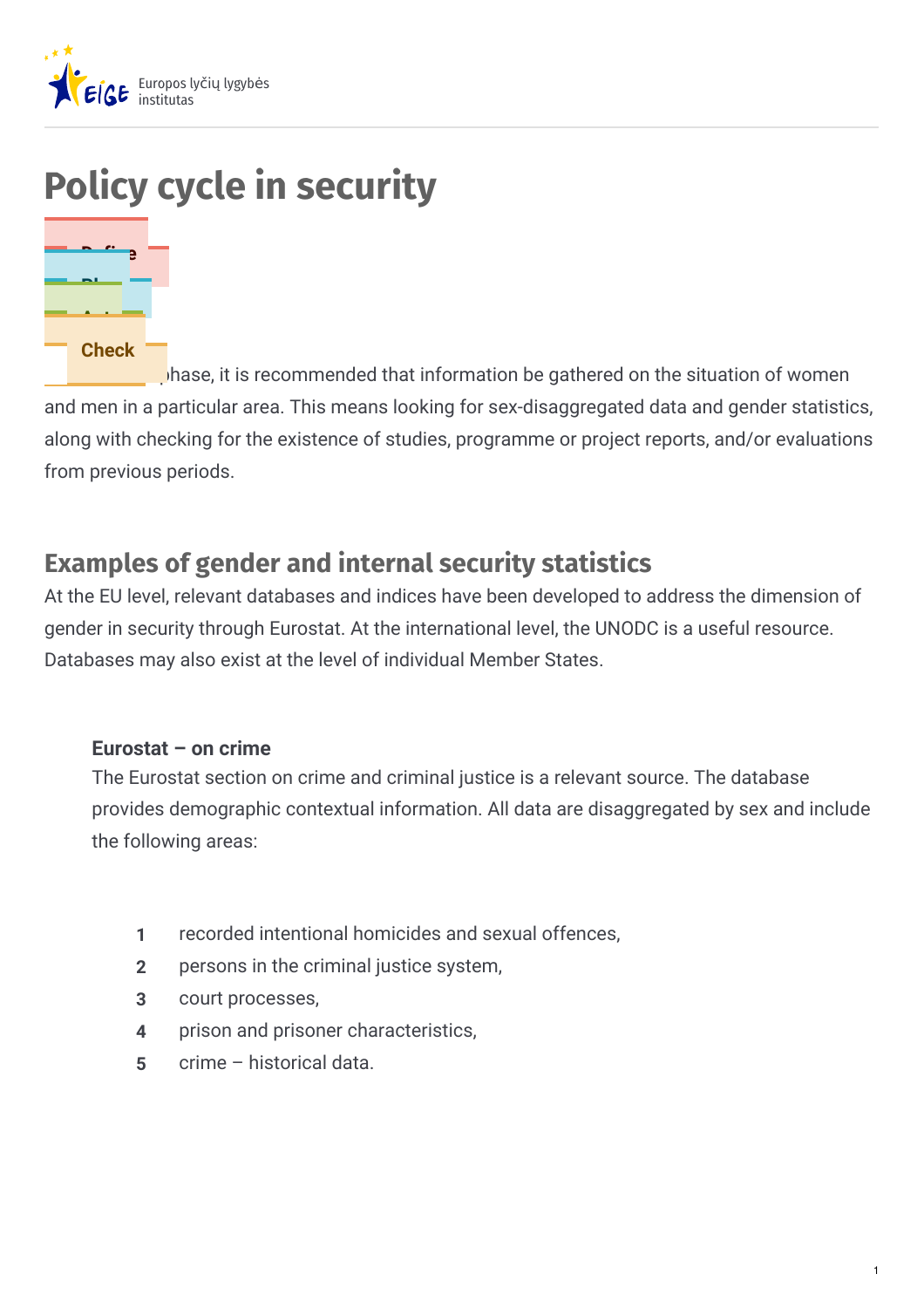However, the data sets are limited due to a lack of sex-disaggregated data collected in a rigorous and methodical way by some Member States. Comparing countries may not be possible and could lead to misleading inferences or wrong conclusions. Adherence to European norms on data collection, storage and analysis requires a buy-in from national statistical agencies. Additionally, different criminal justice systems rely on different definitions, reference times, norms and counting and calculation methods. It may therefore be challenging to identify gender-related patterns in crime.

#### **United Nations Office on Drugs and Crime – on cybercrime**

The cybercrime repository brings together, in a central location, all national-level cybercrime laws (including legislation and case-law) and lessons learned, in order to facilitate ongoing assessment of needs and criminal justice capabilities. The database is searchable, which means that references to gender, women and men in national legislation can be identified. The final report from Lancaster University published in 2018, presents EU-wide data on THB with sex and age breakdown on victims and perpetrators (suspects, prosecutions and convictions), on forms of exploitation and nationality. **European Commission - data collection on tra cking in human beings (THB) in the EU**

## **Examples of studies, research and reports**

The European Commission 2017 'Operational guidelines on the preparation and [implementation](http://ct-morse.eu/eu-guidelines-on-ctcve-interventions-in-third-countries/) of EU financed actions specific to countering terrorism and violent extremism in third countries' represent an example of a policy that has successfully embedded a gender-sensitive approach. In line with EIGE's approach, gender is considered at all stages of the policy cycle. The document recognises the different pathways to radicalisation and draws links between gender, empowerment and human rights. Specifically, the document calls for programmes aimed at women's empowerment, linking security objectives to education, engagement and participation within local communities. Deep understanding of the local context is also a necessary precondition for the effective operationalisation of the principles and to avoid the co-optation or instrumentalisation of gender equality as a principle.

The European Parliament Committee on Women's Rights and Gender Equality study draws attention to the impact of gender stereotypes on the [operationalisation](https://www.europarl.europa.eu/RegData/etudes/STUD/2018/604955/IPOL_STU(2018)604955_EN.pdf) of key policies. The report found that the focus of European and national policies on the active perpetrators of political violence, i.e. mostly men, has overlooked women's role in and support for violent extremism. Although women still represent the minority of individuals travelling to join jihadist groups in Iraq and Syria (approximately 17 % of the total in 2016), it raises important questions about the role of gender in radicalisation.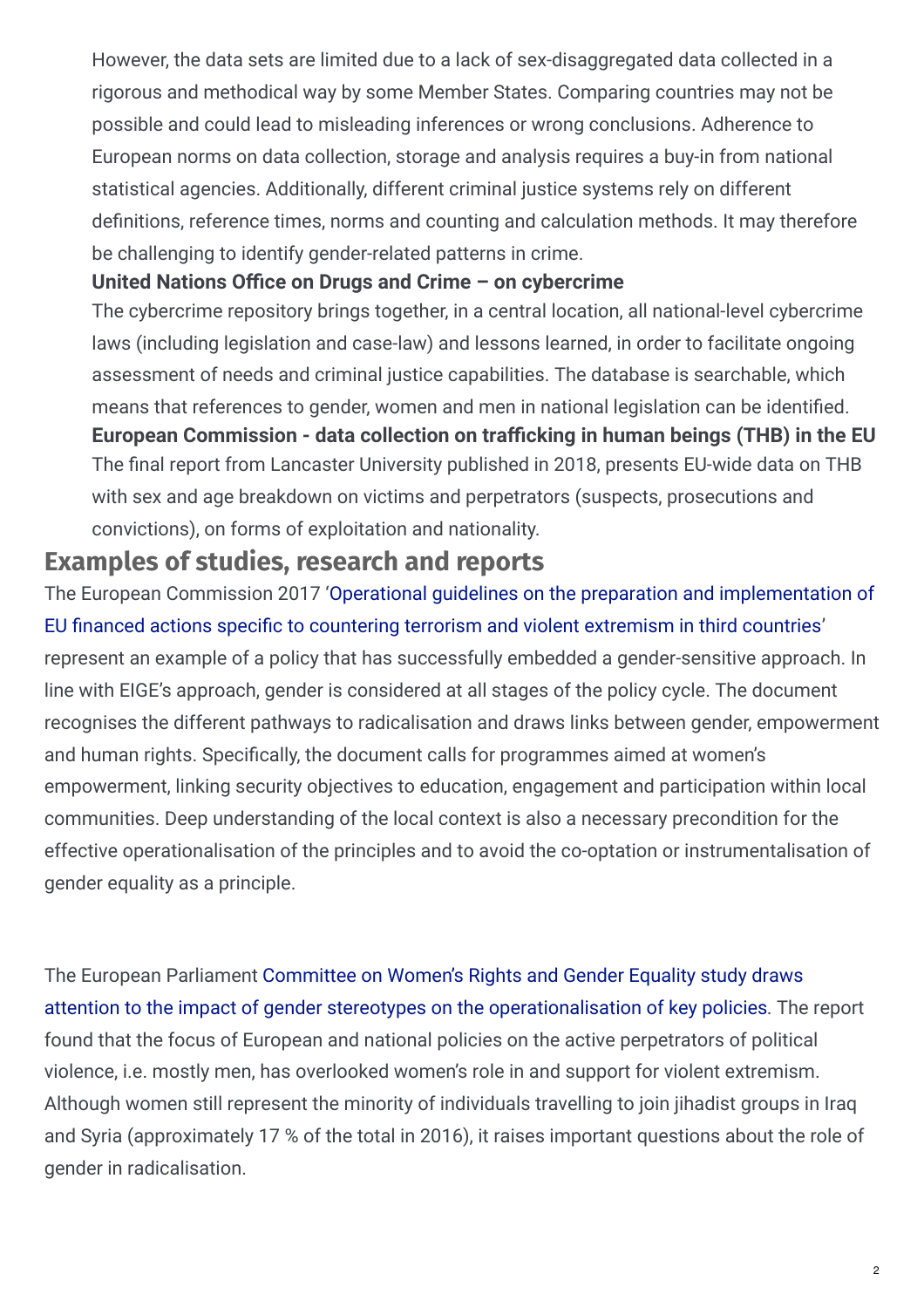A few examples at the UN and Member State levels are included below, looking at violent extremism, organised crime and cybercrime. These studies help to highlight the unconscious biases of traditional research methods in the harvesting of data that are gender sensitive and help to mainstream gender within policy domains traditionally perceived to be gender free.

International Alert and the UN [Development](https://www.undp.org/content/undp/en/home/librarypage/democratic-governance/oslo_governance_centre/improving-the-impact-of-preventing-violent-extremism-programming.html) Programme provide a 2018 toolkit for improving the impact of PVE programming, which is a good example of a mainstream document that seeks to move beyond gender stereotyping in the area of terrorism and CVE. This document highlights the impact terrorism has on men through profiling and on women whose vulnerability, particularly in the context of the private sphere/family, is often marginalised. This document adopts a gendersensitive approach, as it helps to break down assumptions underpinning policy decisions that have contributed to women's disempowerment and the increased securitisation of men in the context of armed conflict by inadvertently reproducing gender stereotypes.

#### *<u>Musical</u>* Nations Office on Drugs and Crime – resource on terrorism

In 2017, UNODC produced the ['Handbook](https://www.unodc.org/documents/justice-and-prison-reform/Child-Victims/Handbook_on_Children_Recruited_and_Exploited_by_Terrorist_and_Violent_Extremist_Groups_the_Role_of_the_Justice_System.E.pdf) on Children Recruited and Exploited by Terrorist and Violent Extremist Groups – The role of the justice system'. This document provides a detailed assessment of strategies for preventing the recruitment of children by terrorist and violent extremist groups. The report draws attention to the importance of integrating a gender and cultural dimension into such mechanisms and is therefore an important resource for considering a gender perspective.

EIGE's report Gender-Specific Measures in Anti-Trafficking Actions provides a gender analysis of the provisions and obligations under the anti-trafficking directive and the victims' rights directive, identifying strengths and opportunities for improvement in the protection and response to the needs of victims of trafficking for sexual exploitation.

### **European Commission - study on the gender dimension of tra cking in human beings (2016)**

The study is situated within the law and policy environment in the EU on anti-trafficking in human beings and on gender equality. This includes analysis of the gender dimension of each of the fields that are identified as priorities in the EU Strategy (COM(2012) 286 final) towards the eradication of trafficking in human beings (victim assistance, law enforcement, prevention by demand reduction, coherence and coordination, and knowledge and emerging concerns).

**FRA - "Children deprived of parental care found in an EU Member State other than their own - A guide to enhance child protection focusing on victims of tra cking"**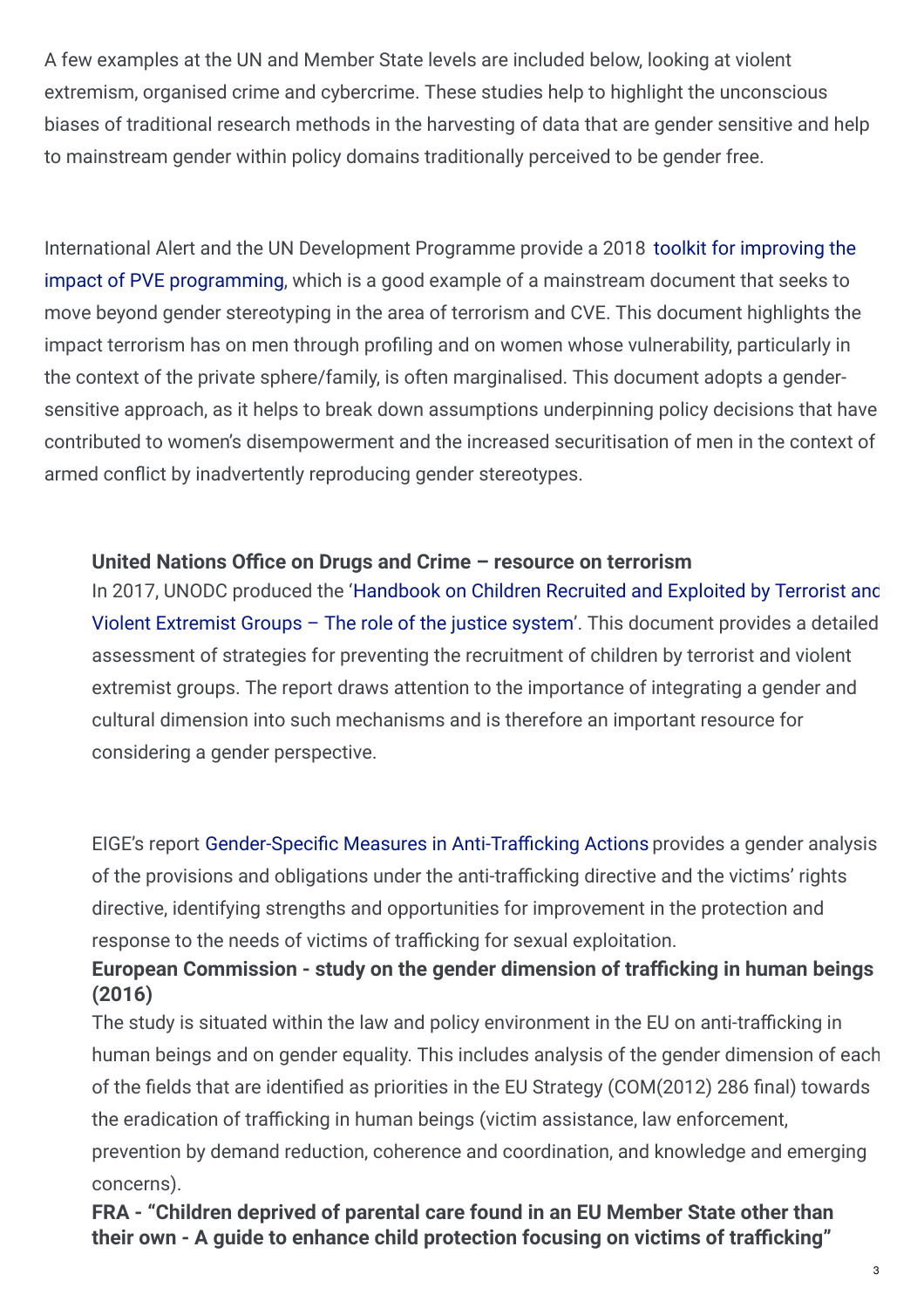The report aims to strengthen the response of all relevant actors for child protection. The protection of those girls and boys is paramount and an obligation for EU Member States, derived from the international and European legal framework. The guide includes a focus on child victims of trafficking and children at risk, implementing an action set forth in the 2017 Communication stepping up EU action against trafficking in human beings, and takes into account identified patterns, including with respect to the gender specificity of the crime.

## **Examples of gender analysis**

#### **The dangerous women project**

In the dangerous women project, Professor Liz Campbell provides a comprehensive overview of the literature on organised crime from a gender perspective. The report identifies the limited consideration of the roles women adopt and play and the lack of attention given to the gendered impact of policy measures – such as, at a national level, the Criminal Justice and Licensing Act 2010, which makes it an offence for a person to fail to report to the police their knowledge or even suspicion that another person is involved in, or directs, organised crime. This crime of omission is categorised as such because it is an individual's failure to act or to prevent harm, rather than a positive action, which constitutes the offence. Knowledge of organised crime can come from employment or from personal relationships. The latter has significant gendered implications. For example, in Scotland, the majority of those involved in organised crime are men (89 %). This means that the burden of reporting falls on partners (the majority of whom will be women). The report draws attention to how this encroaches on private and family life (protected by Article 8 of the European Convention on Human Rights). This places an uniustifiable and dangerous burden on partners, spouses and children.

Professor Roberta Guerrina, Dr Katharine Wright and Dr Laura Chappell have been examining the impact of feminist triangles on generating institutional buy-in for gender in the area of European security and defence. Two studies highlight the importance of feminist constellations in supporting the inclusion of this agenda in a policy domain traditionally reluctant to work towards, or resistant to, the full operationalisation of gender mainstreaming as a policy strategy. This work identifies three groups of critical actors: experts operating within the institutions, advocacy groups holding the organisations to account and, finally, epistemic communities. The development of the EU's role as a feminist foreign policy actor overlaps with the emergence of a feminist constellation in this broader policy field. **Feminist triangles and coalitions for advancing gender in security institutions**

In the 'plan' phase, it is relevant to analyse budgets from a gender perspective. Gender budgeting is used to identify how budget allocations contribute to promoting gender equality. Gender budgeting shows how much public money is spent for women and men respectively and therefore it aims to ensure that public funds are fairly distributed between them. It also contributes to accountability and transparency about how public funds are being spent.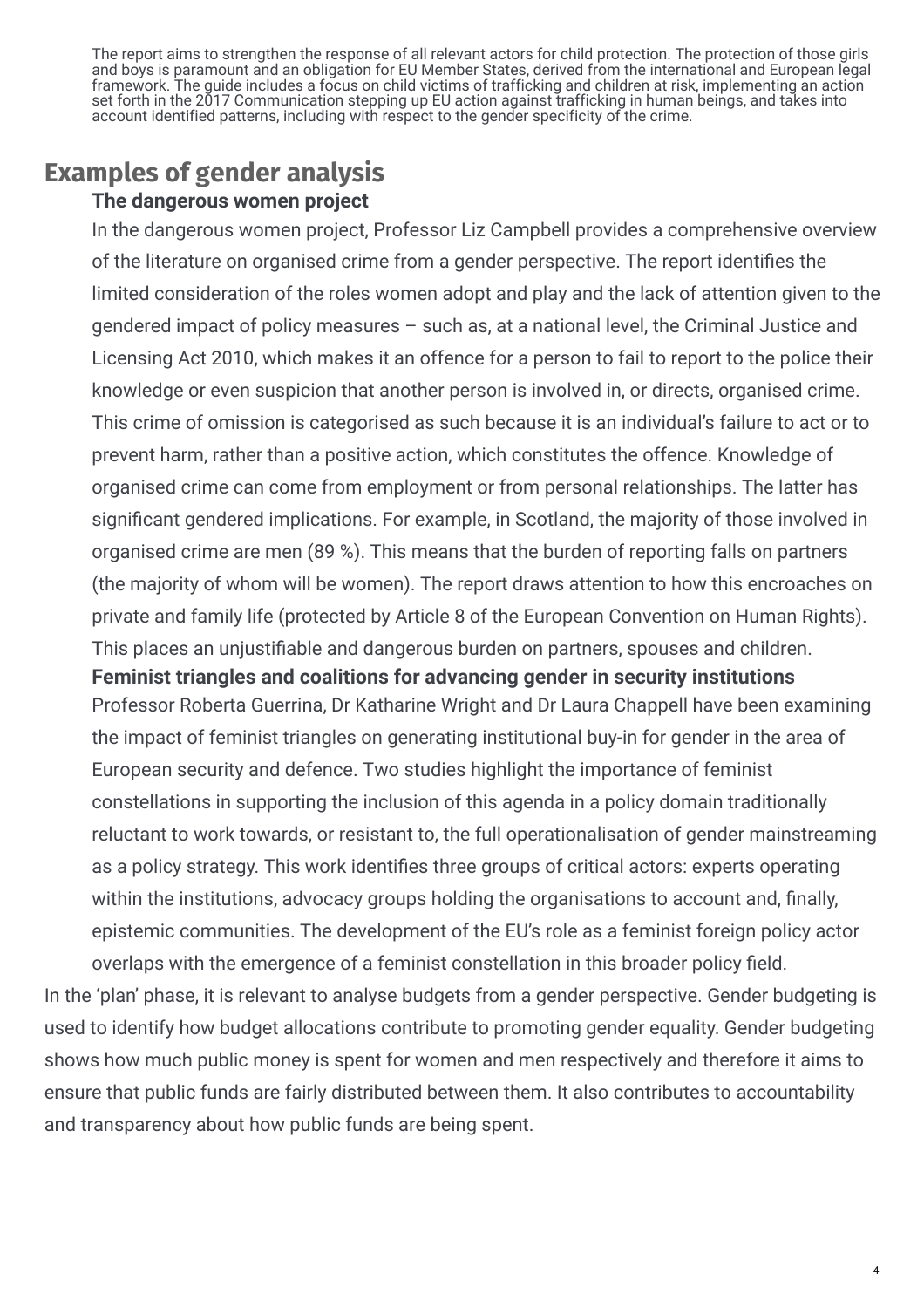When planning, monitoring and evaluation systems must be established, along with indicators that will allow for the measurement and comparison of the impact of the policy or programme on women and men over the time frame of its implementation. It is necessary to establish appropriate moments for monitoring and evaluating the policy.

## **Examples of gender budgeting in security**

The 2015 European Parliament study The EU Budget for Gender [Equality](https://www.europarl.europa.eu/RegData/etudes/STUD/2015/490708/IPOL_STU(2015)490708_EN.pdf) analyses the EU budget from a gender perspective to reveal how revenue and spending decisions impact gender equality. It includes the operational expenditure of six policy areas, including that of justice. The study also includes an in-depth presentation of the 'capability' approach used to carry out the gender analysis of the EU budget in the selected policy areas, including internal security. In 2019, the European Parliament published an [update](https://www.europarl.europa.eu/RegData/etudes/STUD/2019/621801/IPOL_STU(2019)621801_EN.pdf) to the 2015 study, assessing the progress made in gender budgeting since 2015.

#### **Examples of indicators for monitoring gender and security Duke Law International Human Rights Clinic and the Women Peacemakers Program**

The Duke Law International Human Rights Clinic and the Women Peacemakers Program produced a report in 2017 entitled ['Tightening](https://www.peacewomen.org/sites/default/files/Tightening the purse strings.pdf) the Purse Strings: What countering terrorism financing costs gender equality and security'. This report highlights the importance of monitoring and evaluating existing policies. It finds rules for countering terrorism financing have been both designed and implemented in a way that takes no account of the way in which women's organisations function, and works against them. For example, the regulatory frameworks for countering terrorism financing often restrict transnational financial flows, involve heavy compliance requirements, block receipt of funds, favour established and also often international organisations, require extensive and detailed information on civil society organisations' activities, and decrease the risks donors and banks are willing to take. Such a response to terrorism and violent extremism may then in practice work against gender equality. In practice, prohibitions support both indirect and direct discrimination based on sex and gender, guaranteeing freedom of association, assembly, and expression, which necessitated ensuring access to resources.

In the implementation, or 'act' phase of a policy or programme, it is necessary to ensure that all those involved are sufficiently aware of the relevant gender objectives and plans. If they are not, briefings and capacity-building initiatives should be set up according to staff needs. Researchers, proposal evaluators, monitoring and evaluation experts, scientific officers and programme committee members should all be taken into consideration.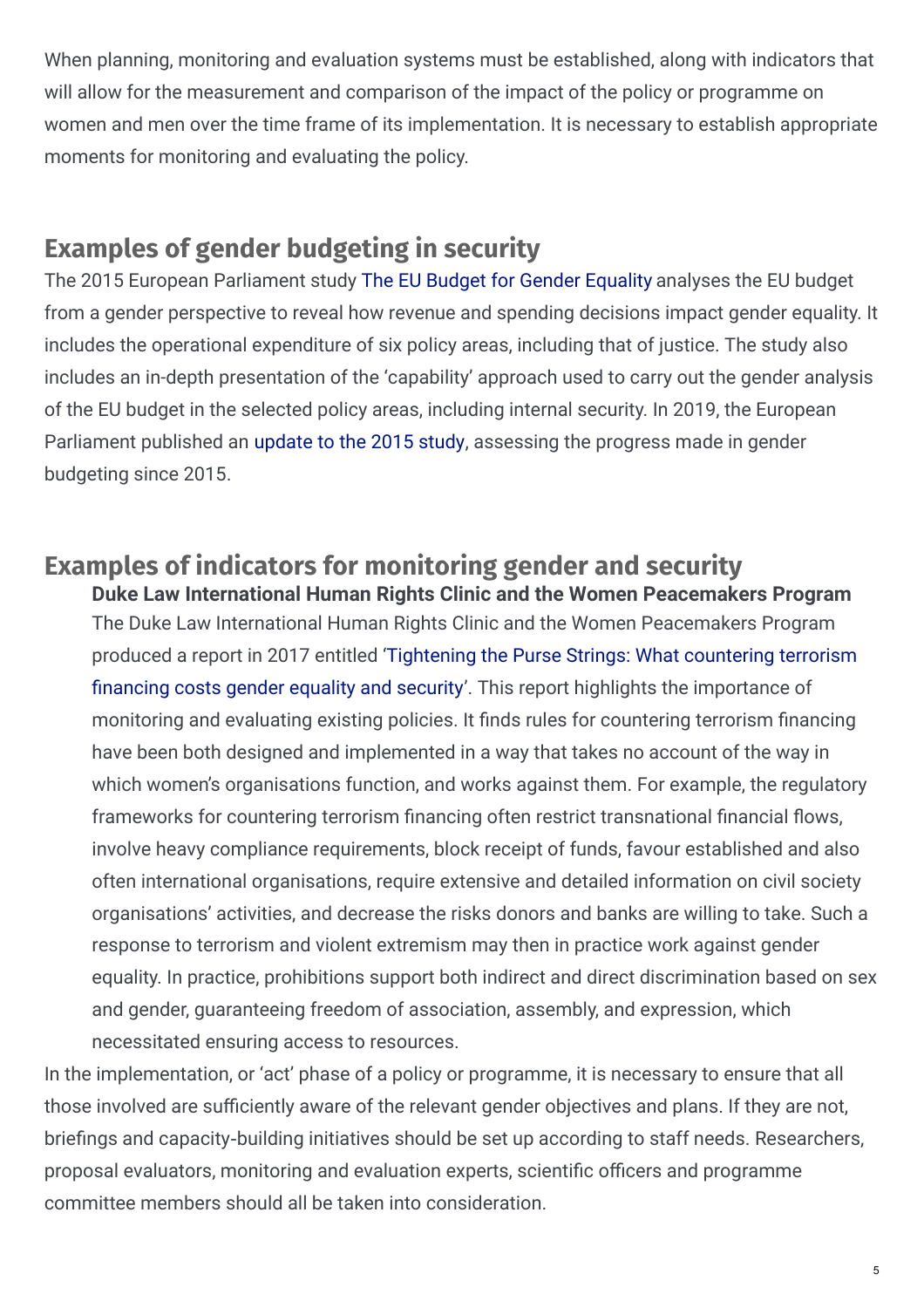## **Examples of capacity‑building initiatives about gender and security UN Women 'empowered women, peaceful communities' programme**

This programme seeks to understand women's diverse roles in violent extremism, from promoters to preventers. UN Women is working directly with women at the community level to support their empowerment as a key strategy for supporting and building community cohesion. This has contributed to increasing women's knowledge of violent extremism and as a result improved their confidence to engage in initiatives to prevent it. Both women and men in the programme recognised that the economic empowerment of women reduced tensions within the family and the community and thereby contributed to more peaceful and resilient societies.

The DCAF, OSCE Office for Democratic Institutions and Human Rights and UN Women Gender and Security Toolkit is a series of practical and policy guides to promote gender equality and integrate a gender perspective into the security and justice sector. The toolkit focuses both on advancing gender equality within security and justice institutions and on how the security and justice sector can help achieve gender equality and WPS goals within society. Drawing on the past decade of policy innovation and best practices, the tools highlight what success in this area looks like and how it can be achieved.

## **Examples of gendered language in security**

### **UN Development Programme Lebanon – 'Guide Note to Gender Sensitive Communication'**

The UN Development Programme's gender-sensitive communication guide is an important tool for ensuring a transformative approach to gender equality and women's empowerment with wider applicability. It calls for all staff to be attentive to their language and vocabulary because the use of specific words can reinforce or subvert gender inequalities. It highlights how language plays a key role in understanding behaviour and lines of thinking. The gender communication guidebook helps individuals avoid stereotypes and common mistakes when talking about gender in all audiovisual and written communication, be it in articles, media, field visits, reports or emails. It promotes gender awareness, which requires critical thinking, sensitivity and receptiveness.

A policy cycle or programme should be checked both during  $-$  i.e. monitored  $-$  and at the end  $-$  i.e. evaluated – of its implementation.

Monitoring the ongoing work allows for progress to be followed up and for unforeseen difficulties to be remedied. This exercise should take into account the indicators delineated in the planning phase and realign data collection based on those indicators.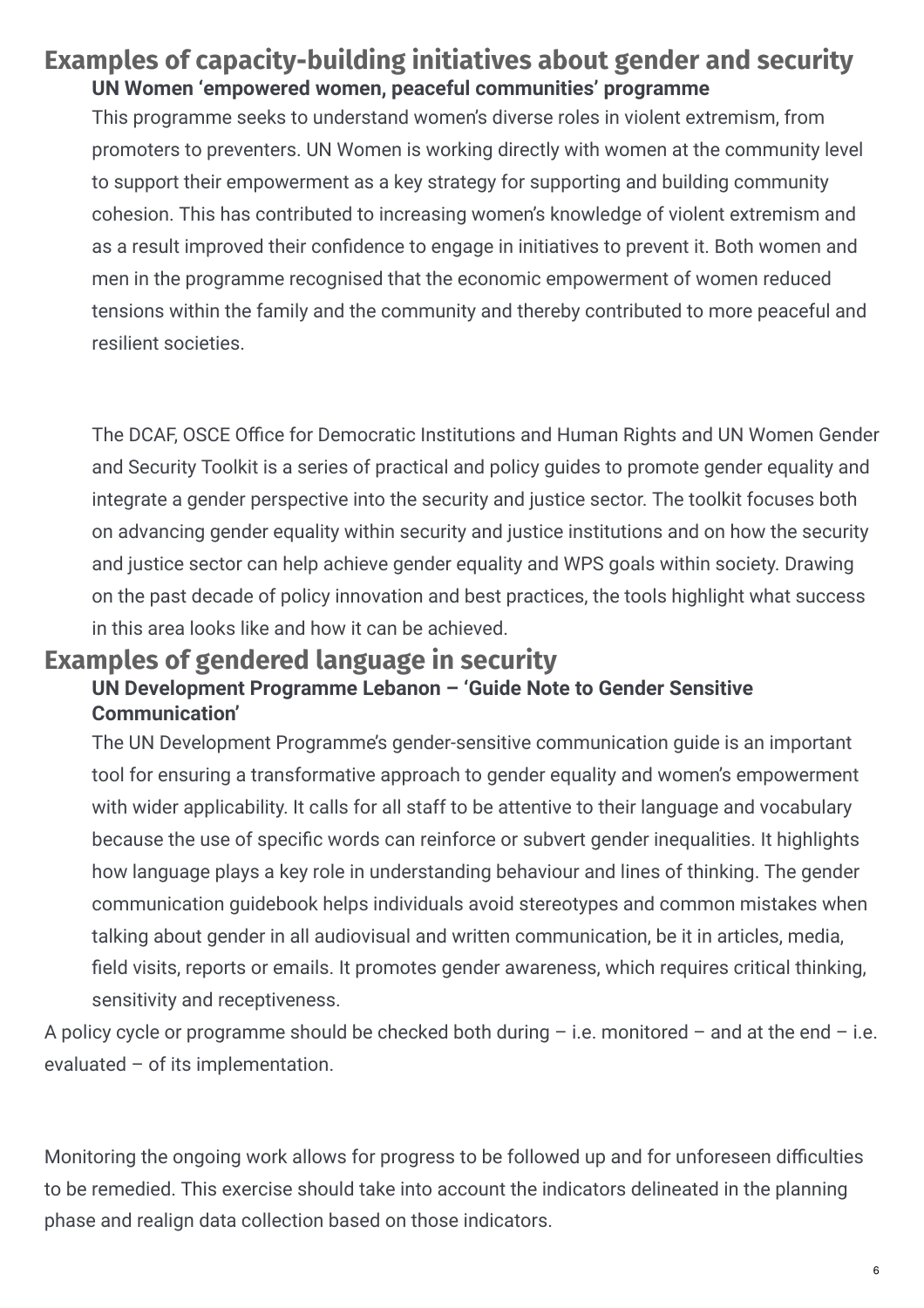At the end of a policy cycle or programme, a gender‑sensitive evaluation should take place. The evaluation should be made publicly accessible and its results strategically disseminated to promote its educational potential.

Stakeholders (e.g. gender experts, civil society organisations) could be consulted on the topic at hand, to share and validate findings and improve the policy or programme proposal. This will enhance the learning process on the subject for all those involved and will improve the quality of the work done at EU level. The stakeholder consultation process will start in this phase, but could also be considered as an important method to be applied along all the phases of the policy cycle.

## **Examples of monitoring and evaluation of gender and security United Nations**

The responsibility for the implementation of UNSCRs related to WPS lies first and foremost with UN member states and the UN itself, in addition to civil society organisations and international and regional security institutions. To support this, the UN Security Council has encouraged member states to develop national action plans detailing their implementation plans, including goals and timetables, to enable monitoring. UN Women has also produced useful toolkits and resources for planning and monitoring.

By analysing the national action plans on WPS of the OSCE participating states, this report illustrates the progress made in the implementation of the WPS agenda in the OSCE region. It highlights main trends and challenges, including in the monitoring and evaluation of the national action plans. **OSCE – Implementing the Women, Peace and Security Agenda in the OSCE Region**

### **Geneva Centre for the Democratic Control of Armed Forces (DCAF) – Gender selfassessment guide for the police, armed forces and justice sector**

In 2011, the DCAF produced its *Gender Self-Assessment Guide for the Police, Armed Forces and Justice Sector* for assessing the gender responsiveness of security sector institutions. While it can be used by other security sector institutions, it is designed for use by police services, armed forces and justice sector institutions in particular. The guide includes a specific section on monitoring and evaluation.

**Europol – 'The Female Factor – Gender balance in law enforcement'**